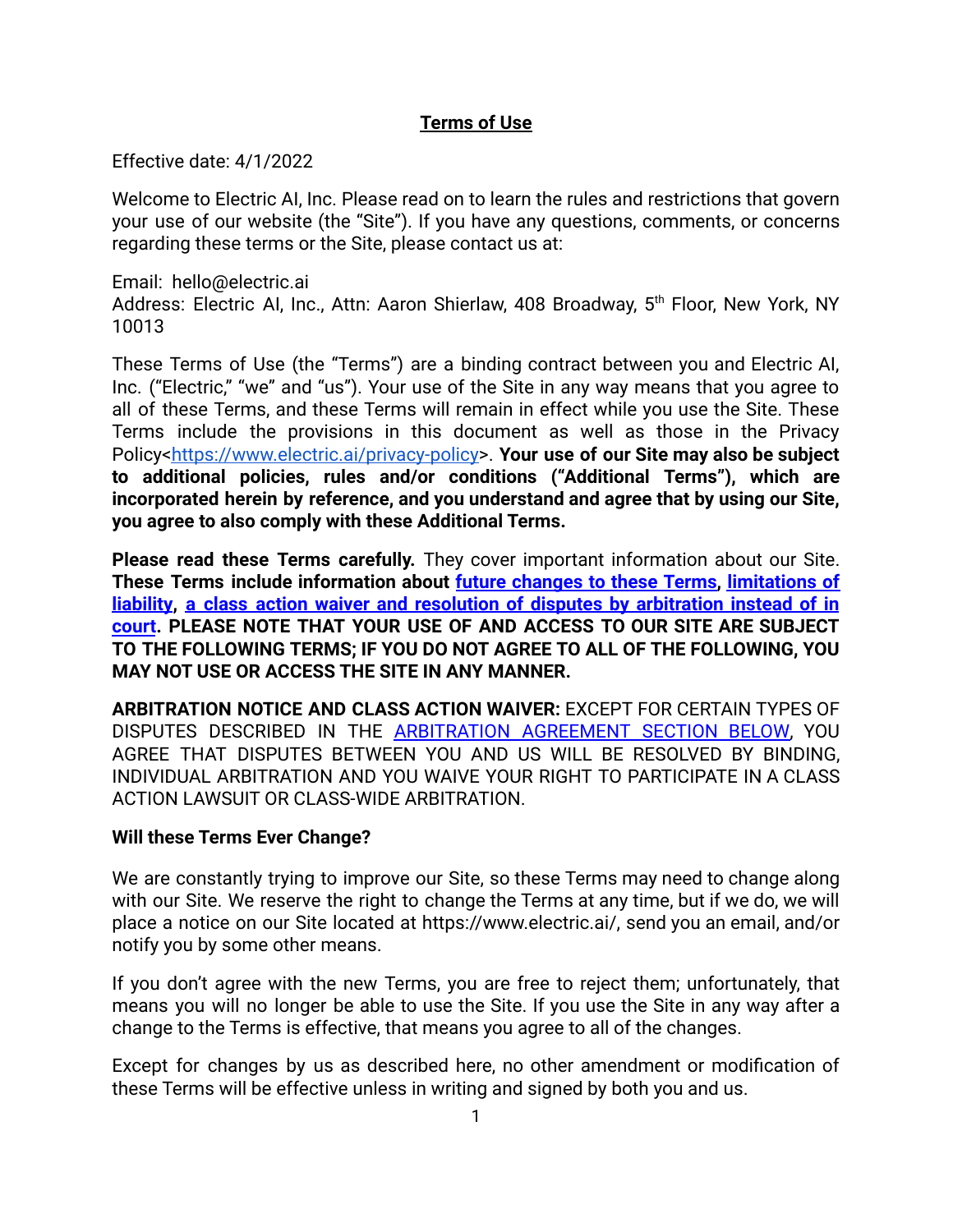### **What About My Privacy?**

Electric takes the privacy of its users very seriously. For the current Electric Privacy Policy, please click here<<https://www.electric.ai/privacy-policy>>.

## *Children's Online Privacy Protection Act*

The Children's Online Privacy Protection Act ("COPPA") requires that online service providers obtain parental consent before they knowingly collect personally identifiable information online from children who are under 13 years of age. We do not knowingly collect or solicit personally identifiable information from children under 13 years of age; if you are a child under 13 years of age, please do not attempt to register for or otherwise use the Site or send us any personal information. If we learn we have collected personal information from a child under 13 years of age, we will delete that information as quickly as possible. If you believe that a child under 13 years of age may have provided us personal information, please contact us at hello@electric.ai.

### **What are the Basics of Using Electric's Website?**

You represent and warrant that you are an individual of legal age to form a binding contract (or if not, you've received your parent's or guardian's permission to use the Site and have gotten your parent or guardian to agree to these Terms on your behalf).

You will only use the Site for your own internal, personal, non-commercial use, and not on behalf of or for the benefit of any third party, and only in a manner that complies with all laws that apply to you. If your use of the Site is prohibited by applicable laws, then you aren't authorized to use the Site. We can't and won't be responsible for your using the Site in a way that breaks the law.

#### **What About Messaging?**

As part of the Site, you may receive communications through the Site, including messages that Electric sends you (for example, via email).

#### **Are There Restrictions in How I Can Use the Site?**

You represent, warrant, and agree that you will not provide or contribute anything, including any Content (as that term is defined below), to the Site, or otherwise use or interact with the Site, in a manner that:

- (a) infringes or violates the intellectual property rights or any other rights of anyone else (including Electric);
- (b) violates any law or regulation, including, without limitation, any applicable export control laws, privacy laws or any other purpose not reasonably intended by Electric;
- (c) is dangerous, harmful, fraudulent, deceptive, threatening, harassing, defamatory, obscene, or otherwise objectionable;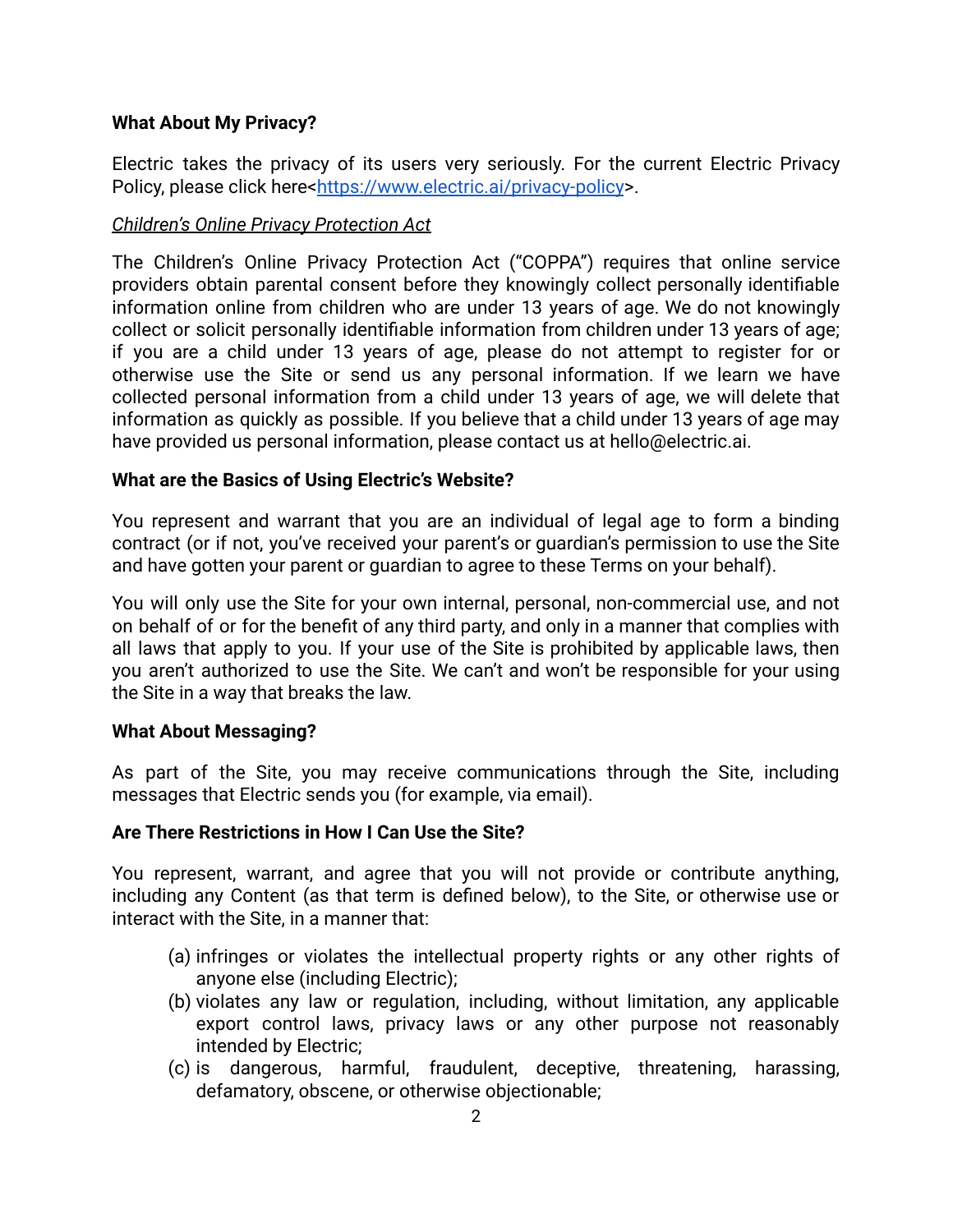- (d) attempts, in any manner, to obtain the password, account, or other security information from any other user;
- (e) violates the security of any computer network, or cracks any passwords or security encryption codes;
- (f) runs Maillist, Listserv, any form of auto-responder or "spam" on the Site, or any processes that run or are activated while you are not logged into the Site, or that otherwise interfere with the proper working of the Site (including by placing an unreasonable load on the Site' infrastructure);
- (g) "crawls," "scrapes," or "spiders" any page, data, or portion of or relating to the Site or Content (through use of manual or automated means);
- (h) copies or stores any significant portion of the Content; or
- (i) decompiles, reverse engineers, or otherwise attempts to obtain the source code or underlying ideas or information of or relating to the Site.

A violation of any of the foregoing is grounds for termination of your right to use or access the Site.

#### **What Are My Rights in the Site?**

The materials displayed or performed or available on or through the Site, including, but not limited to, text, graphics, data, articles, photos, images, illustrations and so forth (all of the foregoing, the "Content") are protected by copyright and/or other intellectual property laws. You promise to abide by all copyright notices, trademark rules, information, and restrictions contained in any Content you access through the Site, and you won't use, copy, reproduce, modify, translate, publish, broadcast, transmit, distribute, perform, upload, display, license, sell, commercialize or otherwise exploit for any purpose any Content not owned by you, (i) without the prior consent of the owner of that Content or (ii) in a way that violates someone else's (including Electric's) rights.

Subject to these Terms, we grant each user of the Site a worldwide, non-exclusive, non-sublicensable and non-transferable license to use (i.e., to download and display locally) Content solely for purposes of using the Site. Use, reproduction, modification, distribution or storage of any Content for any purpose other than using the Site is expressly prohibited without prior written permission from us. You understand that Electric owns the Site. You won't modify, publish, transmit, participate in the transfer or sale of, reproduce (except as expressly provided in this Section), create derivative works based on, or otherwise exploit any of the Site. The Site may allow you to copy or download certain Content, but please remember that even where these functionalities exist, all the restrictions in this Section still apply.

#### **Who Is Responsible for What I See and do on the Site?**

Any information or Content publicly posted or privately transmitted through the Site is the sole responsibility of the person from whom such Content originated, and you access all such information and Content at your own risk, and we aren't liable for any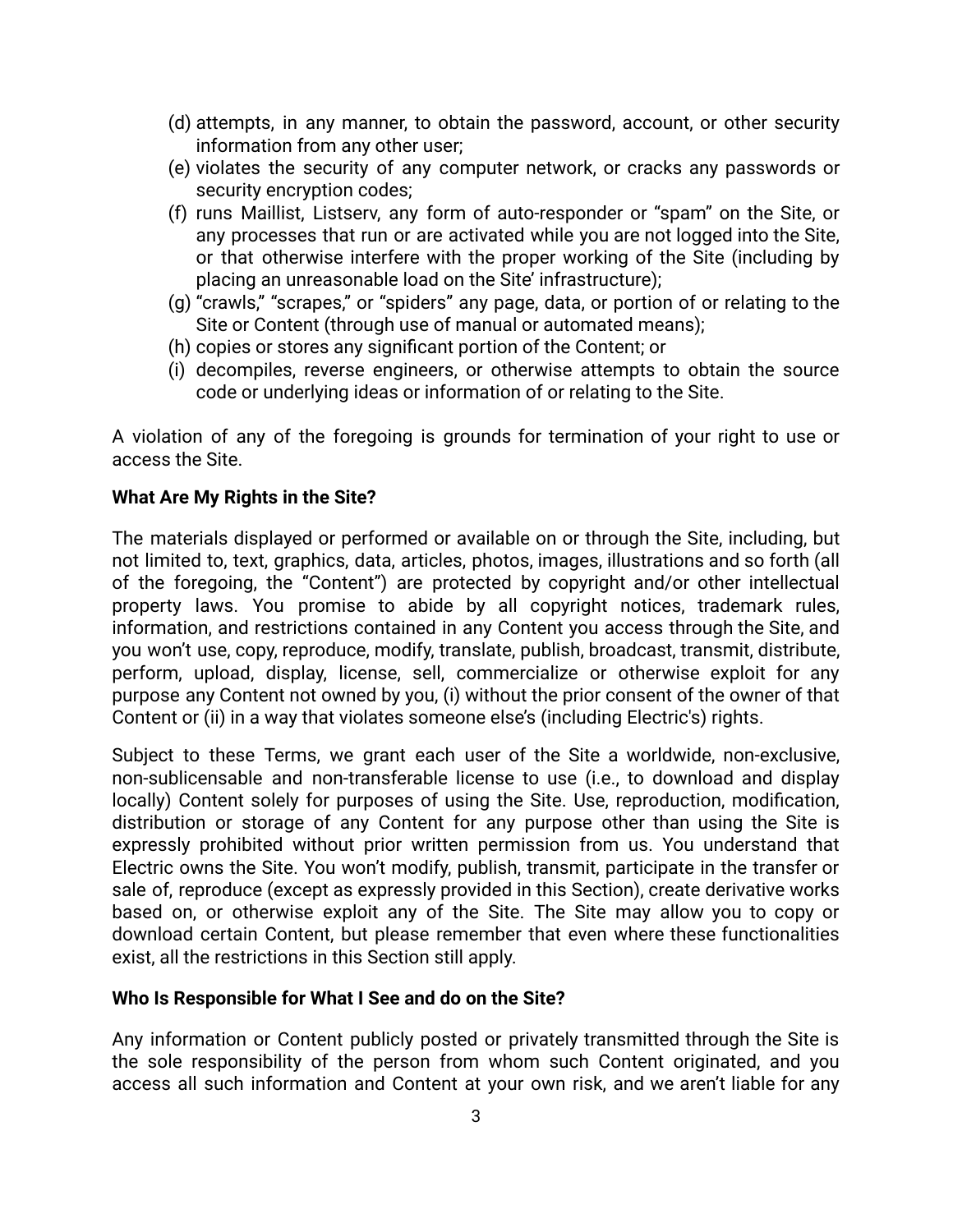errors or omissions in that information or Content or for any damages or loss you might suffer in connection with it. We cannot control and have no duty to take any action regarding how you may interpret and use the Content or what actions you may take as a result of having been exposed to the Content, and you hereby release us from all liability for you having acquired or not acquired Content through the Site. We can't guarantee the identity of any users with whom you interact in using the Site and are not responsible for which users gain access to the Site.

You are responsible for all Content you contribute, in any manner, to the Site, and you represent and warrant you have all rights necessary to do so, in the manner in which you contribute it.

The Site may contain links or connections to third-party websites or Sites that are not owned or controlled by Electric. When you access third-party websites or use third-party Sites, you accept that there are risks in doing so, and that Electric is not responsible for such risks.

Electric has no control over, and assumes no responsibility for, the content, accuracy, privacy policies, or practices of or opinions expressed in any third-party websites or by any third party that you interact with through the Site. In addition, Electric will not and cannot monitor, verify, censor or edit the content of any third-party site or service. We encourage you to be aware when you leave the Site and to read the terms and conditions and privacy policy of each third-party website or service that you visit or utilize. By using the Site, you release and hold us harmless from any and all liability arising from your use of any third-party website or service. If there is a dispute between participants on our Site, or between users and any third party, you agree that Electric is under no obligation to become involved.

#### **Will Electric Ever Change the Site?**

We're always trying to improve our Site, so it may change over time. We may suspend or discontinue any part of the Site, or we may introduce new features or impose limits on certain features or restrict access to parts or all of the Site. We reserve the right to remove any Content from the Site at any time, for any reason (including, but not limited to, if someone alleges you contributed that Content in violation of these Terms), in our sole discretion, and without notice.

#### **What if I Want to Stop Using the Site?**

You're free to do that at any time; please refer to our Privacy Policy [<https://www.electric.ai/privacy-policy>](https://www.electric.ai/privacy-policy), as well as the licenses above, to understand how we treat information you provide to us after you have stopped using our Site.

Electric is also free to terminate (or suspend access to) your use of the Site for any reason in our discretion, including your breach of these Terms. Electric has the sole right to decide whether you are in violation of any of the restrictions set forth in these Terms.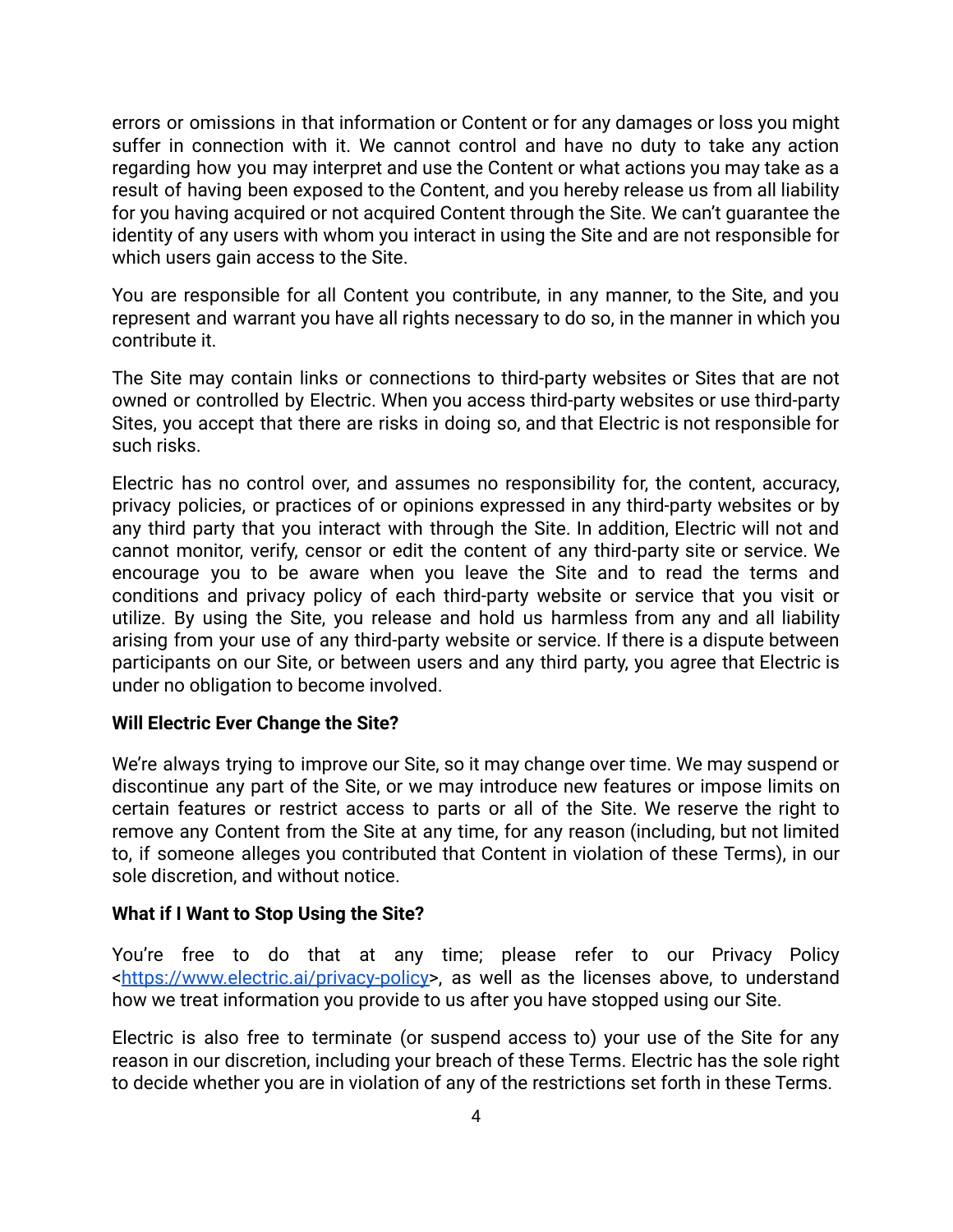Provisions that, by their nature, should survive termination of these Terms shall survive termination. By way of example, all of the following will survive termination: any obligation you have to indemnify us, any limitations on our liability, any terms regarding ownership or intellectual property rights, and terms regarding disputes between us, including without limitation the arbitration agreement.

#### **What Else Do I Need to Know?**

*Warranty Disclaimer.* Electric and its licensors, suppliers, partners, parent, subsidiaries or affiliated entities, and each of their respective officers, directors, members, employees, consultants, contract employees, representatives and agents, and each of their respective successors and assigns (Electric and all such parties together, the "Electric Parties") make no representations or warranties concerning the Site, including without limitation regarding any Content contained in or accessed through the Site, and the Electric Parties will not be responsible or liable for the accuracy, copyright compliance, legality, or decency of material contained in or accessed through the Site or any claims, actions, suits procedures, costs, expenses, damages or liabilities arising out of use of, or in any way related to your participation in, the Site. The Electric Parties make no representations or warranties regarding suggestions or recommendations of services or products offered or purchased through or in connection with the Site. THE SITE AND CONTENT ARE PROVIDED BY ELECTRIC (AND ITS LICENSORS AND SUPPLIERS) ON AN "AS-IS" BASIS, WITHOUT WARRANTIES OF ANY KIND, EITHER EXPRESS OR IMPLIED, INCLUDING, WITHOUT LIMITATION, IMPLIED WARRANTIES OF MERCHANTABILITY, FITNESS FOR A PARTICULAR PURPOSE, NON-INFRINGEMENT, OR THAT USE OF THE SITE WILL BE UNINTERRUPTED OR ERROR-FREE. SOME STATES DO NOT ALLOW LIMITATIONS ON HOW LONG AN IMPLIED WARRANTY LASTS, SO THE ABOVE LIMITATIONS MAY NOT APPLY TO YOU.

<span id="page-4-0"></span>*Limitation of Liability*. TO THE FULLEST EXTENT ALLOWED BY APPLICABLE LAW, UNDER NO CIRCUMSTANCES AND UNDER NO LEGAL THEORY (INCLUDING, WITHOUT LIMITATION, TORT, CONTRACT, STRICT LIABILITY, OR OTHERWISE) SHALL ANY OF THE ELECTRIC PARTIES BE LIABLE TO YOU OR TO ANY OTHER PERSON FOR (A) ANY INDIRECT, SPECIAL, INCIDENTAL, PUNITIVE OR CONSEQUENTIAL DAMAGES OF ANY KIND, INCLUDING DAMAGES FOR LOST PROFITS, BUSINESS INTERRUPTION, LOSS OF DATA, LOSS OF GOODWILL, WORK STOPPAGE, ACCURACY OF RESULTS, OR COMPUTER FAILURE OR MALFUNCTION, (B) ANY SUBSTITUTE GOODS, SERVICES OR TECHNOLOGY, (C) ANY AMOUNT, IN THE AGGREGATE, IN EXCESS OF ONE-HUNDRED (\$100) DOLLARS OR (D) ANY MATTER BEYOND OUR REASONABLE CONTROL. SOME STATES DO NOT ALLOW THE EXCLUSION OR LIMITATION OF INCIDENTAL OR CONSEQUENTIAL OR CERTAIN OTHER DAMAGES, SO THE ABOVE LIMITATION AND EXCLUSIONS MAY NOT APPLY TO YOU.

*Indemnity*. You agree to indemnify and hold the Electric Parties harmless from and against any and all claims, liabilities, damages (actual and consequential), losses and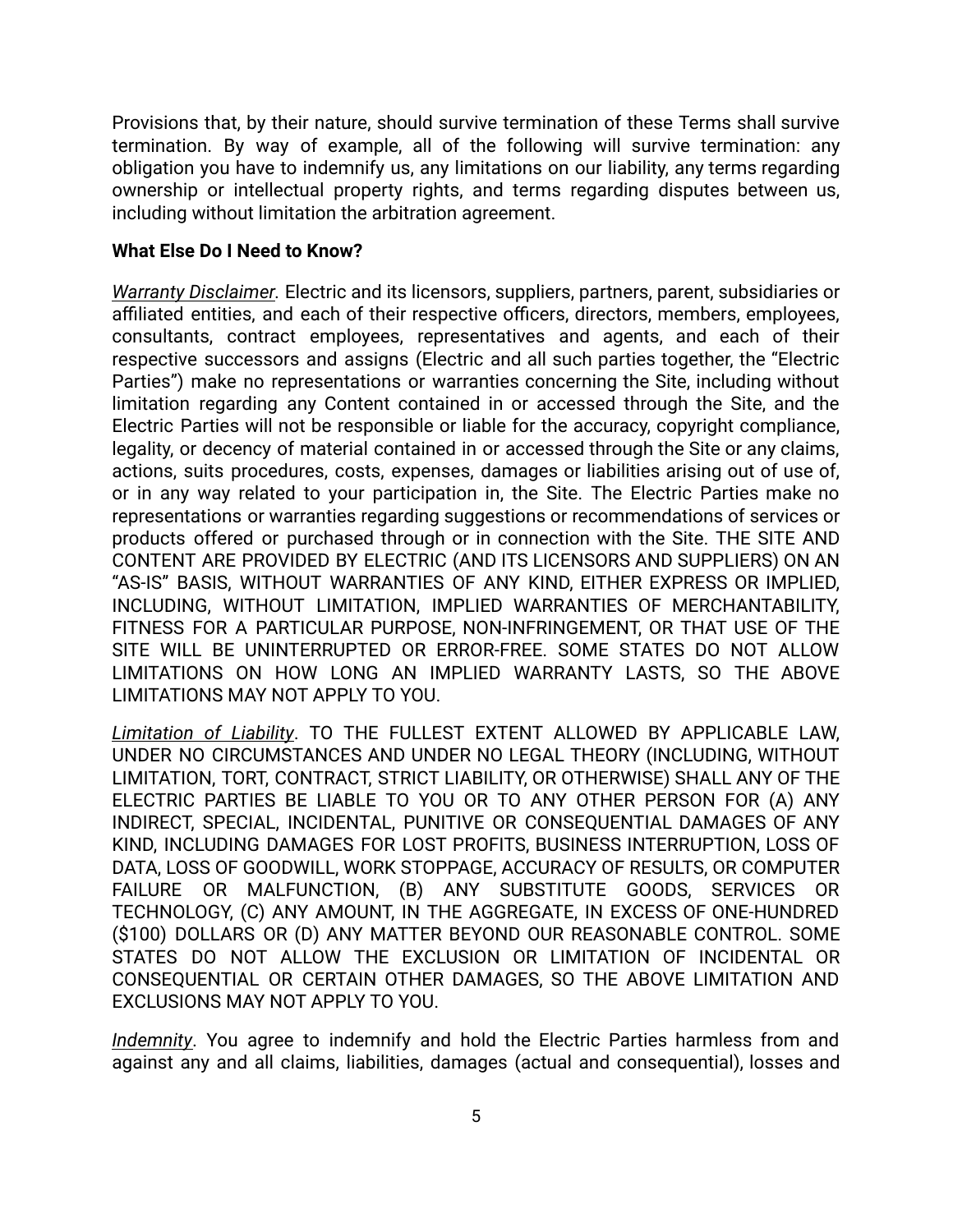expenses (including attorneys' fees) arising from or in any way related to any claims relating to (a) your use of the Site, and (b) your violation of these Terms.

*Assignment*. You may not assign, delegate or transfer these Terms or your rights or obligations hereunder, in any way (by operation of law or otherwise) without Electric's prior written consent. We may transfer, assign, or delegate these Terms and our rights and obligations without consent.

*Choice of Law*. These Terms are governed by and will be construed under the Federal Arbitration Act, applicable federal law, and the laws of the State of New York, without regard to the conflicts of laws provisions thereof.

<span id="page-5-0"></span>*Arbitration Agreement.* Please read the following ARBITRATION AGREEMENT carefully because it requires you to arbitrate certain disputes and claims with Electric and limits the manner in which you can seek relief from Electric. Both you and Electric acknowledge and agree that for the purposes of any dispute arising out of or relating to the subject matter of these Terms, Electric's officers, directors, employees and independent contractors ("Personnel") are third-party beneficiaries of these Terms, and that upon your acceptance of these Terms, Personnel will have the right (and will be deemed to have accepted the right) to enforce these Terms against you as the third-party beneficiary hereof.

*(a) Arbitration Rules; Applicability of Arbitration Agreement*. The parties shall use their best efforts to settle any dispute, claim, question, or disagreement arising out of or relating to the subject matter of these Terms directly through good-faith negotiations, which shall be a precondition to either party initiating arbitration. If such negotiations do not resolve the dispute, it shall be finally settled by binding arbitration in New York County, New York. The arbitration will proceed in the English language, in accordance with the JAMS Streamlined Arbitration Rules and Procedures (the "Rules") then in effect, by one commercial arbitrator with substantial experience in resolving intellectual property and commercial contract disputes. The arbitrator shall be selected from the appropriate list of JAMS arbitrators in accordance with such Rules. Judgment upon the award rendered by such arbitrator may be entered in any court of competent jurisdiction.

(b) *Costs of Arbitration*. The Rules will govern payment of all arbitration fees. Electric will pay all arbitration fees for claims less than seventy-five thousand (\$75,000) dollars. Electric will not seek its attorneys' fees and costs in arbitration unless the arbitrator determines that your claim is frivolous.

(c) *Small Claims Court; Infringement*. Either you or Electric may assert claims, if they qualify, in small claims court in New York County, New York or any United States county where you live or work. Furthermore, notwithstanding the foregoing obligation to arbitrate disputes, each party shall have the right to pursue injunctive or other equitable relief at any time, from any court of competent jurisdiction, to prevent the actual or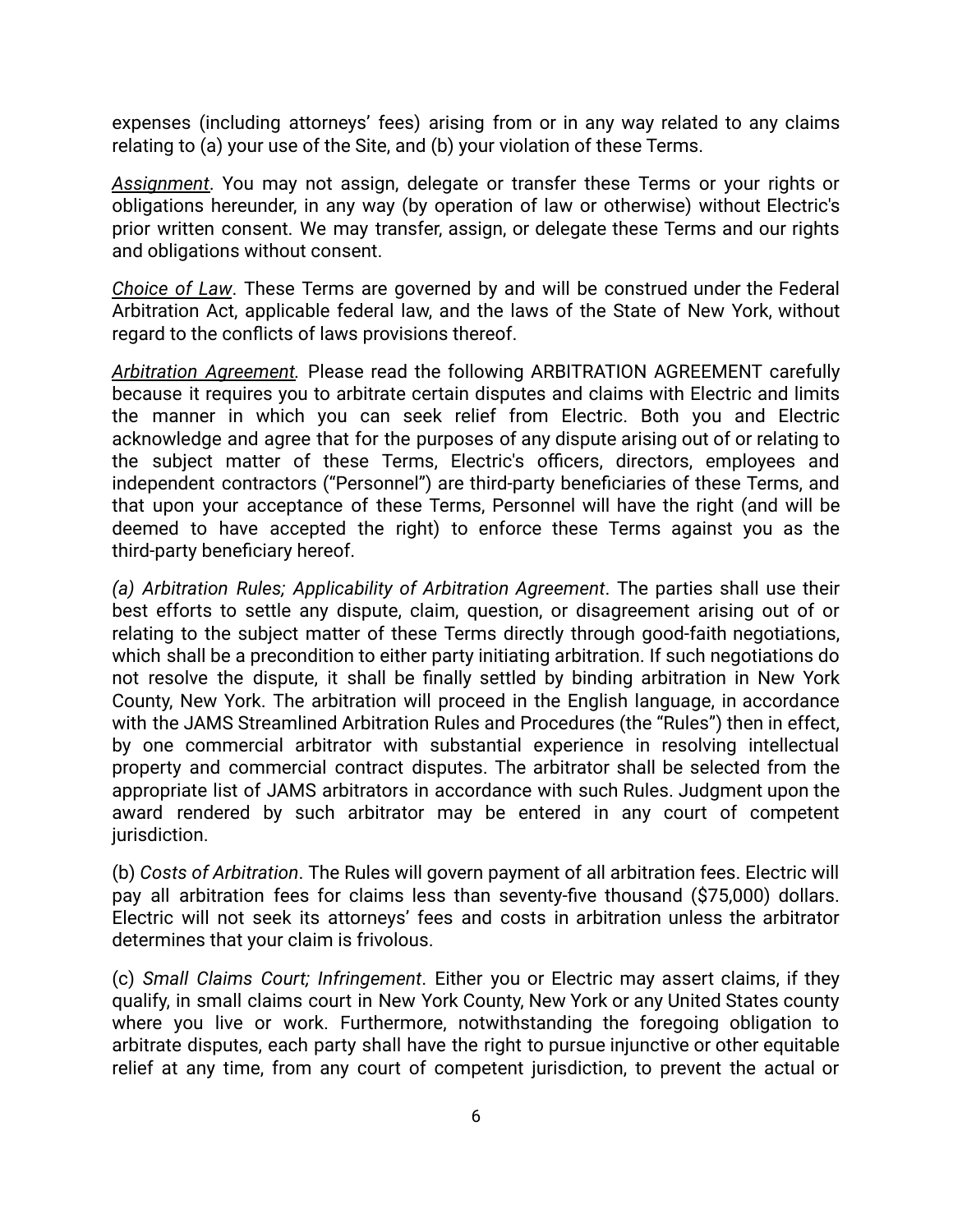threatened infringement, misappropriation or violation of a party's copyrights, trademarks, trade secrets, patents or other intellectual property rights.

(d) *Waiver of Jury Trial*. YOU AND ELECTRIC WAIVE ANY CONSTITUTIONAL AND STATUTORY RIGHTS TO GO TO COURT AND HAVE A TRIAL IN FRONT OF A JUDGE OR JURY. You and Electric are instead choosing to have claims and disputes resolved by arbitration. Arbitration procedures are typically more limited, more efficient, and less costly than rules applicable in court and are subject to very limited review by a court. In any litigation between you and Electric over whether to vacate or enforce an arbitration award, YOU AND ELECTRIC WAIVE ALL RIGHTS TO A JURY TRIAL, and elect instead to have the dispute be resolved by a judge.

(e) *Waiver of Class or Consolidated Actions*. ALL CLAIMS AND DISPUTES WITHIN THE SCOPE OF THIS ARBITRATION AGREEMENT MUST BE ARBITRATED OR LITIGATED ON AN INDIVIDUAL BASIS AND NOT ON A CLASS BASIS. CLAIMS OF MORE THAN ONE CUSTOMER OR USER CANNOT BE ARBITRATED OR LITIGATED JOINTLY OR CONSOLIDATED WITH THOSE OF ANY OTHER CUSTOMER OR USER. If however, this waiver of class or consolidated actions is deemed invalid or unenforceable, neither you nor Electric is entitled to arbitration; instead all claims and disputes will be resolved in a court as set forth in (g) below.

(f) *Opt-out*. You have the right to opt out of the provisions of this Section by sending written notice of your decision to opt out to the following address: Electric AI, Inc., Attn: Aaron Shierlaw, 408 Broadway, 5<sup>th</sup> Floor, New York, NY 10013 postmarked within thirty (30) days of first accepting these Terms. You must include (i) your name and residence address, (ii) the email address and/or telephone number associated with your account, and (iii) a clear statement that you want to opt out of these Terms' arbitration agreement.

(g) *Exclusive Venue*. If you send the opt-out notice in (f), and/or in any circumstances where the foregoing arbitration agreement permits either you or Electric to litigate any dispute arising out of or relating to the subject matter of these Terms in court, then the foregoing arbitration agreement will not apply to either party, and both you and Electric agree that any judicial proceeding (other than small claims actions) will be brought in the state or federal courts located in, respectively, New York County, New York or the federal district in which that county falls.

(h) *Severability*. If the prohibition against class actions and other claims brought on behalf of third parties contained above is found to be unenforceable, then all of the preceding language in this Arbitration Agreement section will be null and void. This arbitration agreement will survive the termination of your relationship with Electric.

*Miscellaneous*. The failure of either you or us to exercise, in any way, any right herein shall not be deemed a waiver of any further rights hereunder. If any provision of these Terms are found to be unenforceable or invalid, that provision will be limited or eliminated, to the minimum extent necessary, so that these Terms shall otherwise